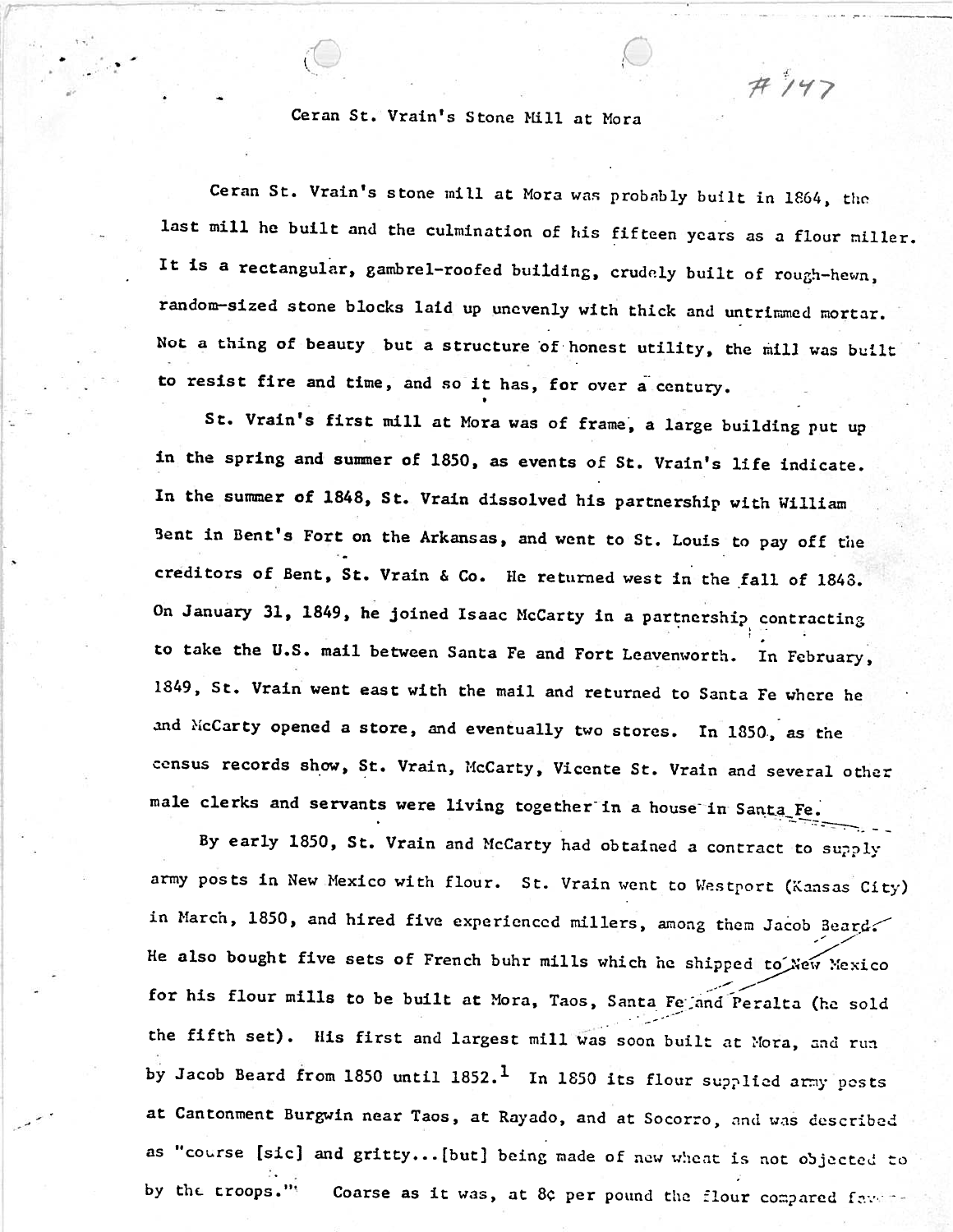ably, in price at least, with the more refined product shipped from the States at 17¢ per pound.<sup>2</sup>

-2-

In October, 1850, Isaac McCarty died at Santa Fe and the firm of St. Vrain & McCarty came to an end. St. Vrain then moved to Taos where he lived for the next thirteen or fourteen years and operated a flour mill on the little stream called Rio Grande del Ranchos, seven miles south of Don Fernando de Taos.<sup>3</sup> The larger mill at Mora was left in the hands of Jacob Beard, and it earned \$100 a day for its owner. At the end of a year Jacob Beard asked for a raise in salary to \$100 per month, which was good pay in those days. In 1852 B eard was replaced as manager of the mill by William Bransford, who also ran a store at Mora for St. Vrain. Two years later Bransford demanded a share in the business. St. Vrain offered him a flat settlement of \$1000 instead, which Bransford declined.<sup>4</sup> After that, St. Vrain's son Vicente and Theodore Mignault appear to have managed the Mora business.

The frame mill at Mora continued to produce flour for the army and citizens of New Mexico for many years to come, but the only four descriptions I have found of it are all dated 1853. Says William Carr Lane's diary under date of Sept. 1, 1853, "Reached Mora... M" St Brain has a merchant mill here."<sup>5</sup> James A. Bennett spent the night of Jan. 9, 1853, at Mora, where he saw "a large flouring mill...built the same as those in the United States...". Col. Mansfield's report notes that "a good flouring mill is established at the village of Moro and in the Valley of Taos by Mr. St. Vrain..."<sup>7</sup>, and C.F. Clark wrote that "Mr. St. Vrain... is now very wealthy owning & carrying on three large grist mills..." <sup>8</sup>

Although flour-milling was his principal business, Ceran St. Vrain had other interests. In 1853 he sent men to settle his huge land grant, the Vigil and St. Vrain or Las Animas Grant in southeastern Colorado. During the 1850s he held the sutlerships of Fort Massachusetts, Fort Union and Fort Garland. After gold was discovered on Cherry Creck in 1858, he sent wagon trains of goods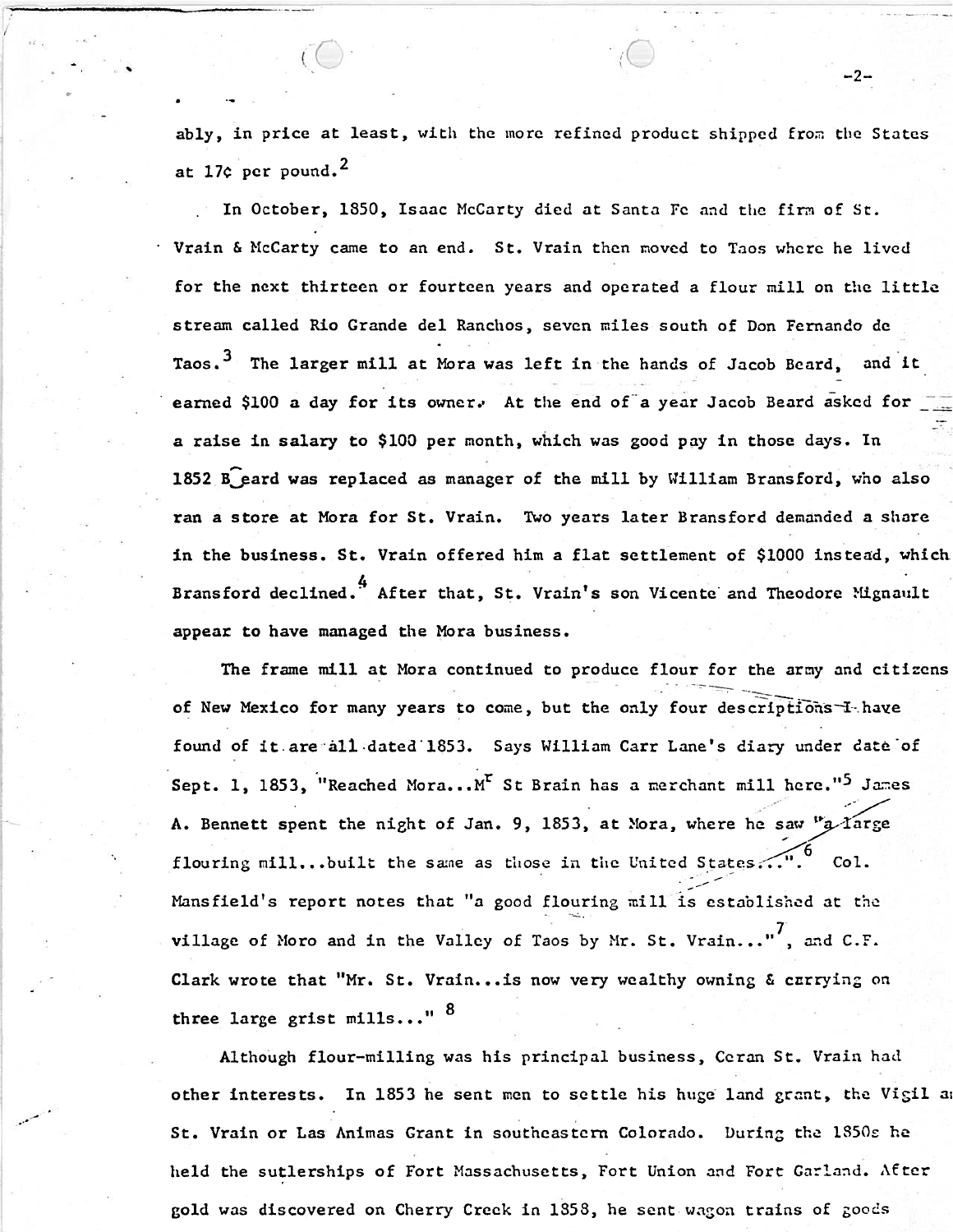and flour to the new settlements and established stores at **Denver,** Pueblo, Tarryall (Fairplay) and other places in the gold regions. He also bought into .- - . . --. a flour mill at San Luis on the Culebra-and at Francisco and Daigre's ranch on the Cucharas which supplied flour for **the** grow Territory.

 $-3-$ 

In 1864, St. Vrain was still living at Taos, although his mills at Xora and elsewhere, his land grant in the Arkansas Valley of Colorado, and interests .. . at Denver and Santa Fe caused him often to be absent from that place.<sup>9</sup> But on June 29, 1864, as he wrote John Francisco from Taos, his flour mills so occupied him that he could not leave Taos to attend to his other concerns,  $10$ for that summer six<sup>t</sup>: thousand Navajos were herded to exile at Fort Surmer, and St. Vrain had obtained the flour contract to supply the Indians. Through June, July and August of 1864, his mills provided the government with \$41,000. worth of flour and wheat meal.  $^{11}$ 

, .-

Then on July 29, 1864, St. Vrain's mill near Taos burned to the ground, at a loss to its owner of \$5000, and at a time when his commitments to the government were at their height.<sup>12</sup> Perhaps because of this accident St. Vrain determined to build a fireproof mill at Hora, and to nove there to operate it. On Jan. 27, 1865, St. Vrain dissolved his partnership in the mill at San Luis. 13 At about this time he moved to Mora with his mistress Luisa Branch and her young daughter by him, Felicite, both of whom are mentioned in his will made on April 2, 1866, at Mora.  $^{14}$  There they lived in a house next to the public square and court-house, add there St. Vrain died on Oct. 28, 1870. '

I have found no documentary evidence for the date the stone mill at Nora was erected. My guess would be 1864, after the destruction by fire of St. Vrain's mill at Taos, and during the period of extraordinary requirments of the U.S. Army for flour to feed the Navajos at Fort Sumner. The crudcncss oE its construction suggests it was put up in a hurry (its masonry is sinllar to that of Maxwell's Aztec Mill at Cimarron, which bears the date 1864).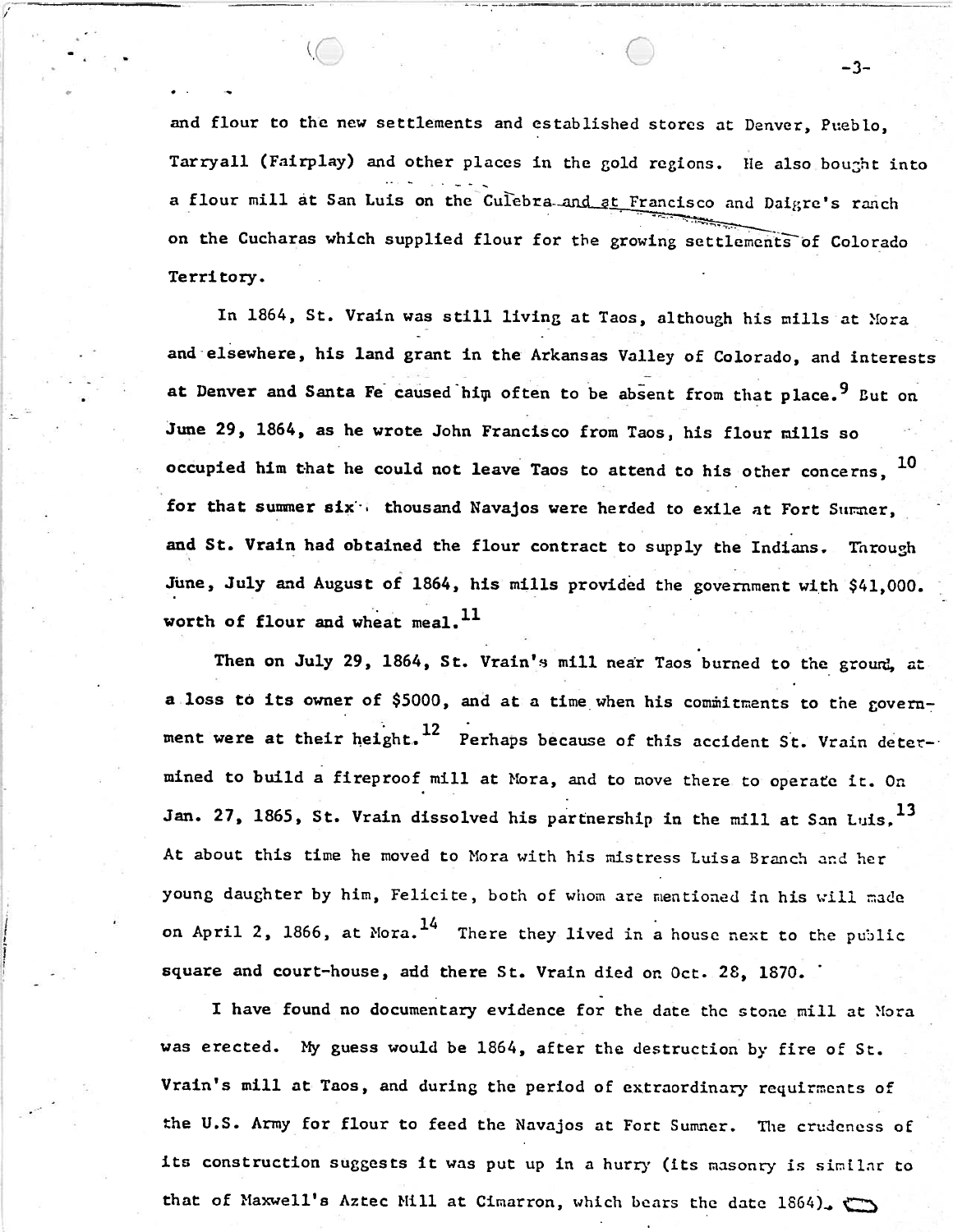Both the stone mill and the old frame mill were in operation at the time of St. Vrain's death. The frame mill, called "el molino viejo" (the old nill), was rented after his death for \$300 a year until 1872, when the rental was reduced to \$550 per year. The stone mill, called "el molino de piedra", **was**  rented for \$400 in 1874 and valued at \$15,000. in 1875.<sup>15</sup> St. Vrain's estate was divided between his sons Vicente and Felix, and his daughter Felicite, for whom Vicente and his wife Amelia were guardinns. By 1877 Vicente had died and Amelia decided to go to Texas. To her brother, William Rohman, she traded all her property in Mora, which included a stone grist mill and a frame grist mill, for land in Texas.<sup>16</sup> The frame mill has long since disappeared, but the stone nil1 still stands, and the condition of the building and its iron **.-,<sup>I</sup>**. . . , .: . . . .. water wheel shows that it continued to supply the recion with flour long after. the advent of electricity made most water wheels superfluous .

> -Janet Lecompte- 19 Sixth Street Colerado Springs<sub>, Colo</sub>

 $-4-$